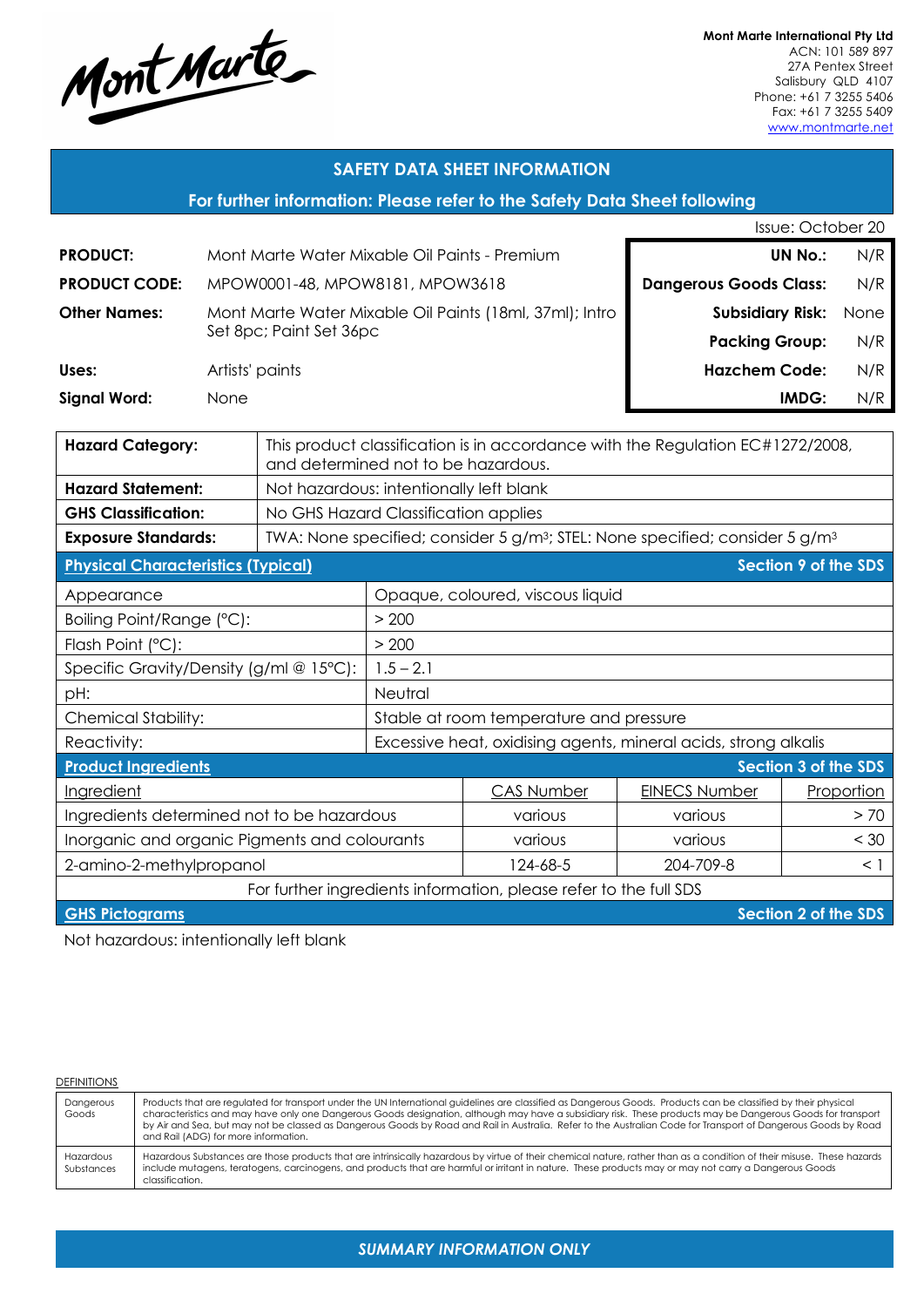

# *1. IDENTIFICATION*

| Mont Marte Water Mixable Oil Paints – Premium                                   |
|---------------------------------------------------------------------------------|
| MPOW0001-48, MPOW8181, MPOW3618                                                 |
| Mont Marte Water Mixable Oil Paints (18ml, 37ml); Intro Set 8pc; Paint Set 36pc |
| Artists' media paints                                                           |
| <b>Mixtures</b>                                                                 |
| Artists' paints                                                                 |
| Mont Marte International Pty Ltd.                                               |
| 101 589 897                                                                     |
| PO BOX 303, SALISBURY QLD 4107 Australia                                        |
| +61 7 3255 5406 (During office hours: 9am - 5pm)                                |
| +61 7 3255 5409                                                                 |
| CHEMCALL®: + 64 4 917 9888                                                      |
| www.montmarte.net                                                               |
|                                                                                 |

### *2. HAZARDS IDENTIFICATION*

### **Hazard Category**

This product classification is in accordance with the Regulation EC#1272/2008, and determined not to be hazardous.

### **GHS Classification**

No GHS Hazard Classification applies

### **GHS Pictograms**

Not hazardous: intentionally left blank

### **Hazard Statement**

Not hazardous: intentionally left blank

### **Hazard Statements**

Not hazardous: intentionally left blank

### **Precautionary Statements**

Not hazardous: intentionally left blank

### **Dangerous Goods Classification** N/R

### **Signal Word** None

Supplemental Hazard information (EU)58: Not applicable.

| 3. COMPOSITION: Information on Ingredients    |                   |                  |                       |
|-----------------------------------------------|-------------------|------------------|-----------------------|
| <b>Chemical Ingredient</b>                    | <b>CAS Number</b> | <b>EC Number</b> | Proportion $(\% v/v)$ |
| Ingredients determined not to be hazardous    | various           | various          | > 70                  |
| Inorganic and organic Pigments and colourants | various           | various          | < 30                  |
| 2-amino-2-methylpropanol                      | 124-68-5          | 204-709-8        |                       |

### *4. FIRST AID MEASURES*

### **For advice, contact Poisons Centre https://poisoncentres.echa.europa.eu or your local doctor.**

### **Ingestion**

If swallowed, give water to drink. If patient feels unwell, seek medical advice.

### **Eye Contact**

Flush eyes with large amounts of water until irritation subsides. If irritation persists, seek medical advice.

### **Skin Contact**

Wash off skin with soap and cold water. If irritation or other symptoms develop, seek medical advice.

### **Inhalation**

If exposed, remove to fresh air and keep at rest. If unwell, seek medical advice.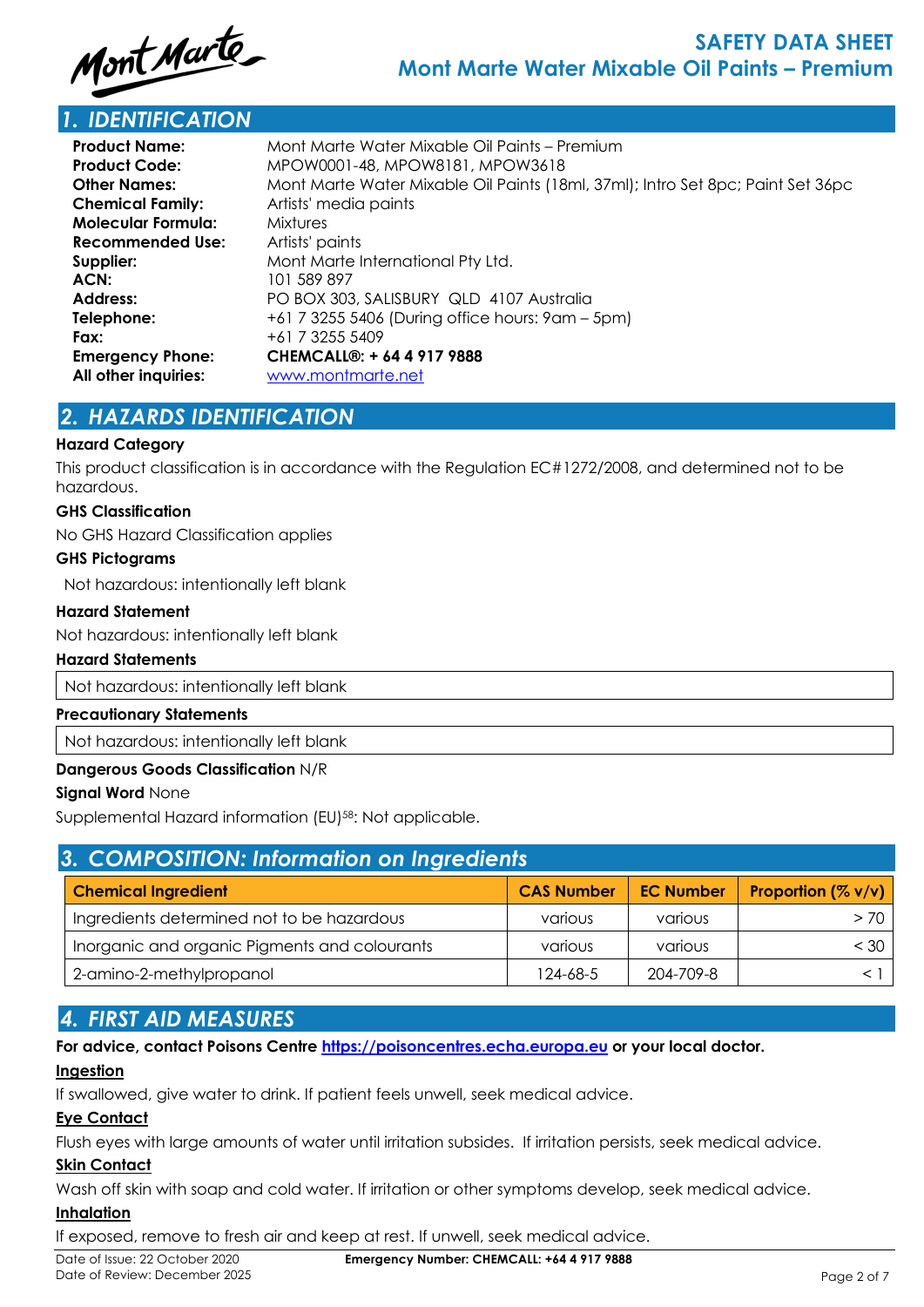Mont Marte

### **First Aid Facilities**

Access to clean, cold water.

### **Medical Attention**

Treat according to symptoms. There are no narcotic effects with this product.

### *5. FIRE FIGHTING MEASURES*

This product is unlikely to pose a combustion risk, nor provide a significant 'fuel' hazard. If possible, segregate the product from the source of the fire, if safe to do so. Allow trained personnel to attend a fire in progress providing fire fighters with this Safety Data Sheet. Prevent extinguishing media from escaping to drains and waterways.

### **Suitable Extinguishing Media**

(For large volume fires.) Alcohol resistant foam, water spray or fine spray mist.

### **Hazards from combustion products**

Carbon monoxide, carbon dioxide, and other organic material

### **Precautions for fire fighters and special protective equipment**

Fully self-contained breathing apparatus

### **Hazchem Code**

N/R

### *6. ACCIDENTAL RELEASE MEASURES*

### **Emergency Procedures**

This product is supplied in small quantities; however, if stored with large quantities of similar packaged product, consider the following action:

- Prevent product from escaping to drains and waterways;
- Contain leaking packaging in a suitable receptacle;
- Prevent vapours or fumes from building up in confined areas;
- Ensure that drain valves are closed at all times (in case of use with fire fighting liquid/foam); and
- Clean up and report spills immediately.

### *7. HANDLING AND STORAGE*

### **Precautions for Safe Handling**

This product is unlikely to present a fire or explosion risk. Under extreme temperatures, this product may burn and decompose, but is unlikely to be a significant fuel source. Vapours in extreme temperatures may be irritating, but are unlikely to pose a significant health risk. Product quantities are usually held as not more than approx. 5 kg.

### **Conditions for Safe Storage**

Store in a cool, dry place away from direct sunlight. Protect containers from physical damage and check regularly for leaks. Avoid release to the environment, store in bunded areas and ensure exit drains are closed.

### **Incompatible Materials**

None established

### *8. EXPOSURE CONTROLS: PERSONAL PROTECTION*

### **National Exposure Standards**

The time weighted average concentration (TWA) for this product is: None specified; consider 5 g/m<sup>3</sup>, which means the highest allowable exposure concentration in an eight-hour day for a five-day working week. The short term exposure limit (STEL) is: None specified; consider 5 g/m3, which is the maximum allowable exposure concentration at any time. Replacing a TWA or STEL value for some products is a Peak Limitation value (Peak): None applies in this case. In addition to the exposure concentrations may be a subsidiary caution in such cases where the product is a skin sensitiser, represented as (Sen), where None applies in this case.

### **Biological Limit Values (BLV)**

No data available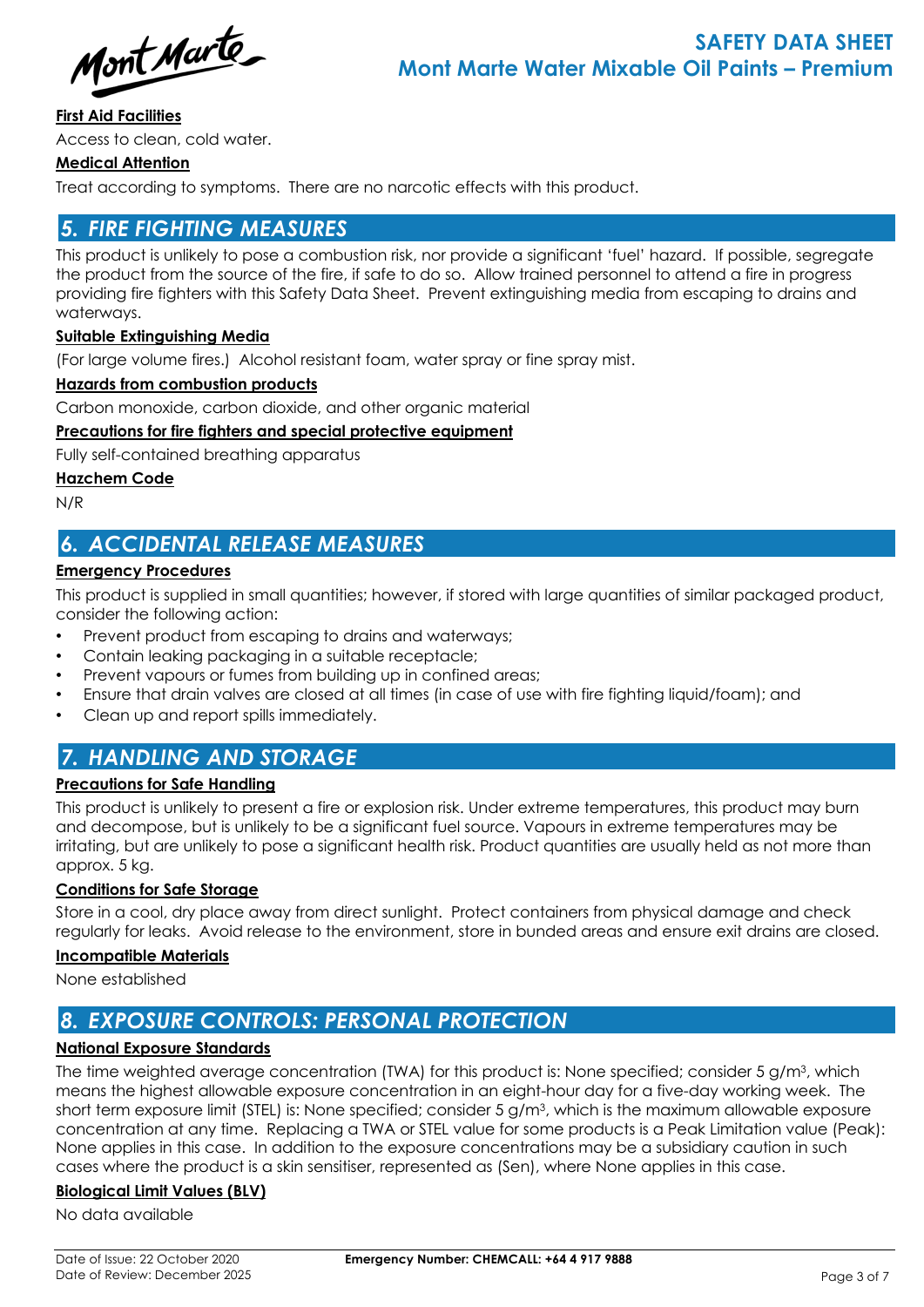

### **SAFETY DATA SHEET Mont Marte Water Mixable Oil Paints – Premium**

### **Engineering Controls: Ventilation**

The use of local exhaust ventilation is not essential to control process emissions near the source. Laboratory samples can be handled in a fume hood, but are safely managed at open benches. Consider mechanical ventilation of confined spaces. Explosion proof equipment is not required when handling this product.

It is recommended that standard industrial hygiene practices are employed when using this product, e.g. it is recommended to wash hands after using this product, before eating, drinking, or smoking.

### **Personal Protective Equipment**

**Respiratory Protection:** It is unlikely that vapour concentrations in air may approach or exceed the limits described in the National Exposure Standards; however, it is recommended to use a half-face filter mask to protect from overexposure by inhalation. A type 'A' filter material is considered suitable for this product.

**Eye Protection:** Consider the use of safety glasses when handling this product, as standard industrial hygiene practice; protective eye wear is not essential when using this product.

**Skin/Body Protection:** There is no essential recommended outer-wear required when handling this product. For further information on skin protection, refer to Section 11: Skin Contact effects.

### *9. PHYSICAL AND CHEMICAL PROPERTIES*

| <b>Property</b>            | <b>Unit of measurement</b> | <b>Typical Value</b>             |
|----------------------------|----------------------------|----------------------------------|
| Appearance                 | None                       | Opaque, coloured, viscous liquid |
| <b>Boiling Point/Range</b> | $\rm ^{\circ}C$            | > 200                            |
| Flash Point                | $\rm ^{\circ}C$            | > 200                            |
| SG/Density (@ 15°C)        | g/ml; kgm-3                | $1.5 - 2.1$                      |
| Vapour Pressure @ 20°C     | kPa                        | No data available                |
| Vapour Density @ 20°C      | g/ml; kgm-3                | No data available                |
| Autoignition Temperature   | $^{\circ}C$                | > 400                            |
| Explosive Limits in Air    | % vol/vol                  | No data available                |
| Viscosity @ $20^{\circ}$ C | cPs, mPas                  | $400 - 800$                      |
| Percent volatiles          | % vol/vol                  | < 30                             |
| Acidity/alkalinity as pH   | None                       | Neutral                          |
| Solubility in Water        | g/l                        | Immiscible                       |
| Other solvents             | -                          | Alcohols, hydrocarbons           |

The values listed are indicative of this product's physical and chemical properties. A Certificate of Analysis for each product batch can be made available on request.

### *10. STABILITY AND REACTIVITY*

### **Chemical stability**

Stable at room temperature and pressure

### **Conditions to avoid**

Excessive heat, oxidising agents, mineral acids, strong alkalis

### **Hazardous decomposition products**

Carbon monoxide, carbon dioxide, other complexes on incomplete burning or oxidation

### **Hazardous reactions**

None established

### **Hazardous polymerisation**

Will not occur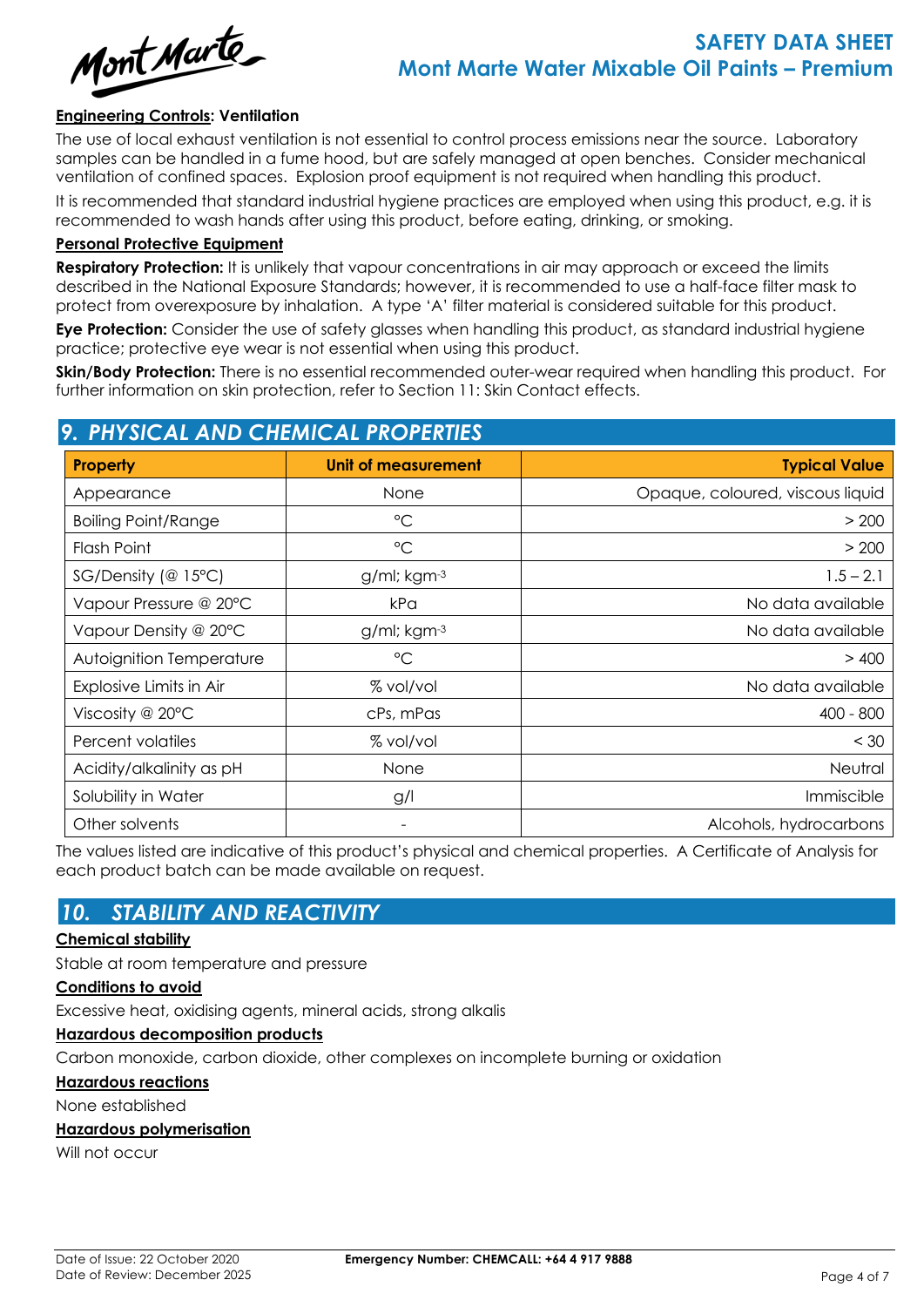

## *11. TOXICOLOGICAL INFORMATION*

### **Acute Effects**

### **Ingestion**

This product contains ingredients sourced from food groups and will not pose an ingestion risk. Swallowing large quantities may result in gastric disturbances. There are no narcotic effects with this product.

### **Eye Contact**

If in eyes, this product will result in blurred vision until the oil is cleared. There is no risk to eye tissue, but tearing and redness are likely, similar to any foreign matter in contact with the eye. No corneal damage is likely.

### **Skin Contact**

This product is an emolient and will moisturise the skin. There is no known adverse effects with skin contact with this product.

### **Inhalation**

This is a low odour, low vapour product and is unlikely to present an inhalation risk.

### **Chronic Effects**

There are no known chronic effects associated with this product, and it is considered not to be toxic or harmful via standard routes of exposure.

### **Other Health Effects Information**

Indivduals with allergies to nuts, may be sensitive to this product.

### **Toxicological Information**

Oral LD50: No data available: consider > 2000 mg/kg Dermal LD50: No data available: consider > 2000 mg/kg

### *12. ECOLOGICAL INFORMATION*

### **Ecotoxicity**

### **Aquatic Toxicity (Acute):**

| Fish Toxicity LC <sub>50</sub> : | No data available; consider > 1000 mg/L |
|----------------------------------|-----------------------------------------|
| Daphnia Magna EC <sub>50</sub> : | No data available; consider > 1000 mg/L |
| Blue-green algae:                | No data available; consider > 1000 mg/L |
| Green algae:                     | No data available; consider > 1000 mg/L |
|                                  |                                         |

### **Aquatic Toxicity (Chronic):**

| No data available; consider > 1000 mg/L |
|-----------------------------------------|
| No data available; consider > 1000 mg/L |
| No data available; consider > 1000 mg/L |
| No data available; consider > 1000 mg/L |
|                                         |

**Persistence/Biodegradability:** Elements of this product are likely to persist

**Bioaccumulative Potential:** This mixture does not contain any substances that are assessed to be a Persistent, Bioaccumulative and Toxic (PBT) Substance.

**Mobility:** This product (in large quantities) will be mobile on release to the environment, risking contamination of waterways, soils and grasslands

### *13. DISPOSAL CONSIDERATIONS*

### **Disposal Methods**

This product is not considered to pose an environmental threat when dry, and is safe for disposal to landfill. Our company does encourage recycling, and empty packaging is suitable for recycling, recovery or disposal through a suitably qualified or licensed contractor. Care should be taken to ensure compliance with national and local authorities in these instances. Consult the List of Wastes (LoW) for management.

### **Special Precautions**

Dry product is suitable for disposal by landfill; and, it is discouraged to dispose of these products via municipal sewers, drains, natural streams or rivers. Wet product and packaging should be treated and disposed through chemical waste treatment, or considered for use in recycling. There are no specific instructions for recycling this product or its packaging.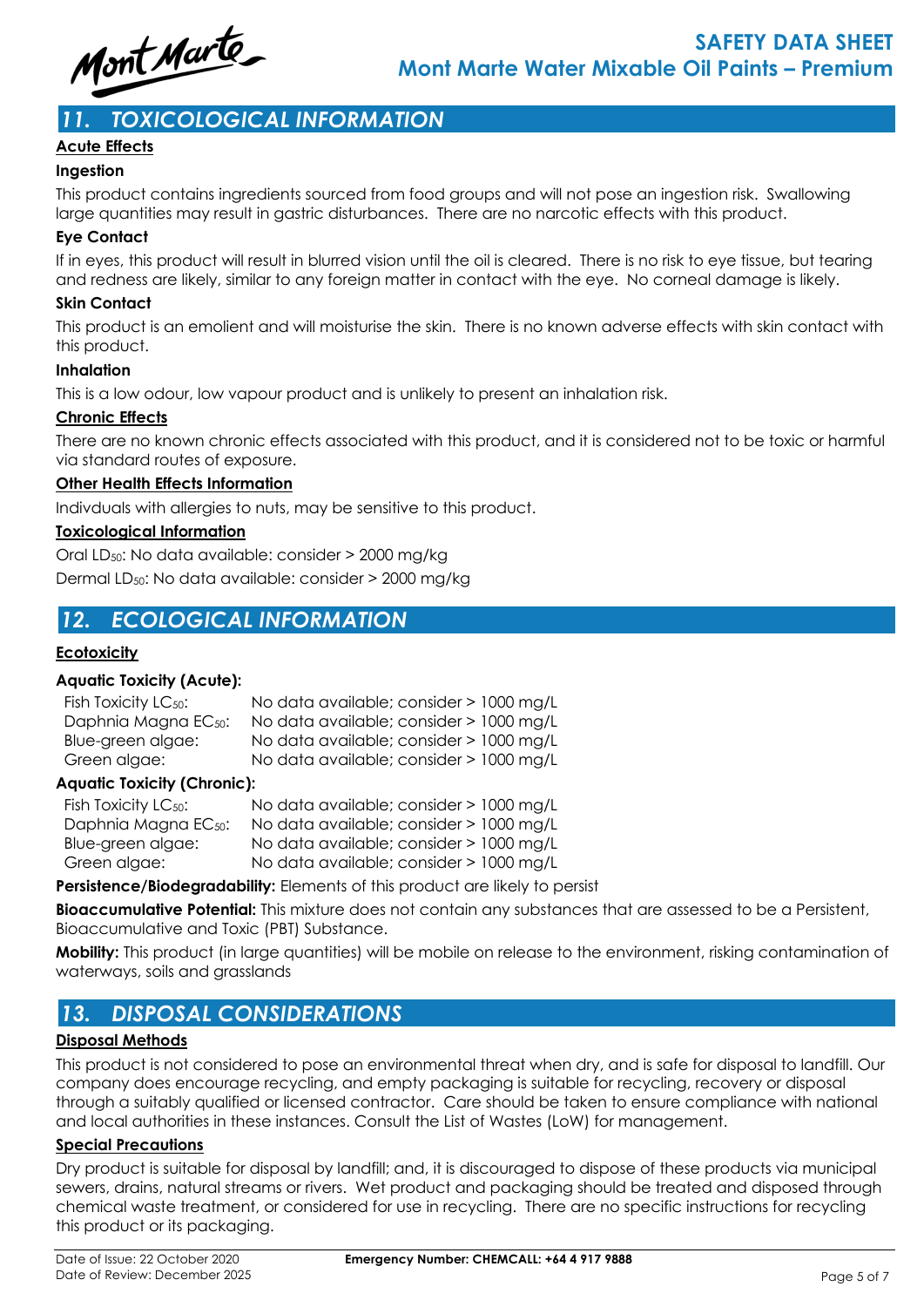

### **SAFETY DATA SHEET Mont Marte Water Mixable Oil Paints – Premium**

#### *14. TRANSPORT INFORMATION* **Road and Rail Transport Marine Transport Air Transport UN No.** N/R **UN No.** N/R **UN No.** N/R **Proper Shipping Name** Paint, paint related materials **Proper Shipping Name** Paint, paint related materials **Proper Shipping Name** Paint, paint related materials **DG Class** N/R **DG Class** N/R **DG Class** N/R **Sub. Risk** None **Sub. Risk** None **Sub. Risk** None **Packing Group** N/R **Packing Group** N/R **Packing Group** N/R **Hazchem** N/R **Hazchem** N/R **Hazchem** N/R

### **Dangerous Goods Segregation**

This product is not regulated for transport by Road and Rail.

### **Environmental Hazards**

There are no specific environmental considerations for transport of this product.

### **Special Precautions for Transport**

Transport in bulk according to Annex II of MARPOL and the IBC Code.

### *15. REGULATORY INFORMATION*

**Country/Region:** Australia, Europe, USA, Asia **Inventory:** AICS, ECHA **Status:** Listed **UN Number:** N/R **Dangerous Goods Class:** N/R **Subsidiary Risk:** None **Packing Group:** N/R **Hazchem Code:** N/R **IMDG:** N/R

### *16. OTHER INFORMATION*

**Reasons for Issue:** New manufacturer information; changes and updates in multiple sections.

### **Abbreviations:**

AICS: Australian Inventory of Chemical Substances ATE: Acute Toxicity Estimate CAS Number: Chemical Abstracts Number EC: European Chemical identification number ECHA: Classification and Labelling Inventory EINECS: European Inventory of Existing Chemical Substances GESTIS: German Listing of Hazardous Substance by Occupational Limit Values, occupational medicine GHS: Globally Harmonised System IARC: International Agency for Research on Cancer IUCLID: International Uniform Chemical Information Database LC<sub>50</sub>: Lethal Concentration to 50% of sample population LD<sub>50</sub>: Lethal Dose to 50% of sample population LoW: List of Wastes N/A: Not applicable N/R: Non-regulated PEC: Predicted Effect Concentration PNEC: Predicted Non-effect Concentration